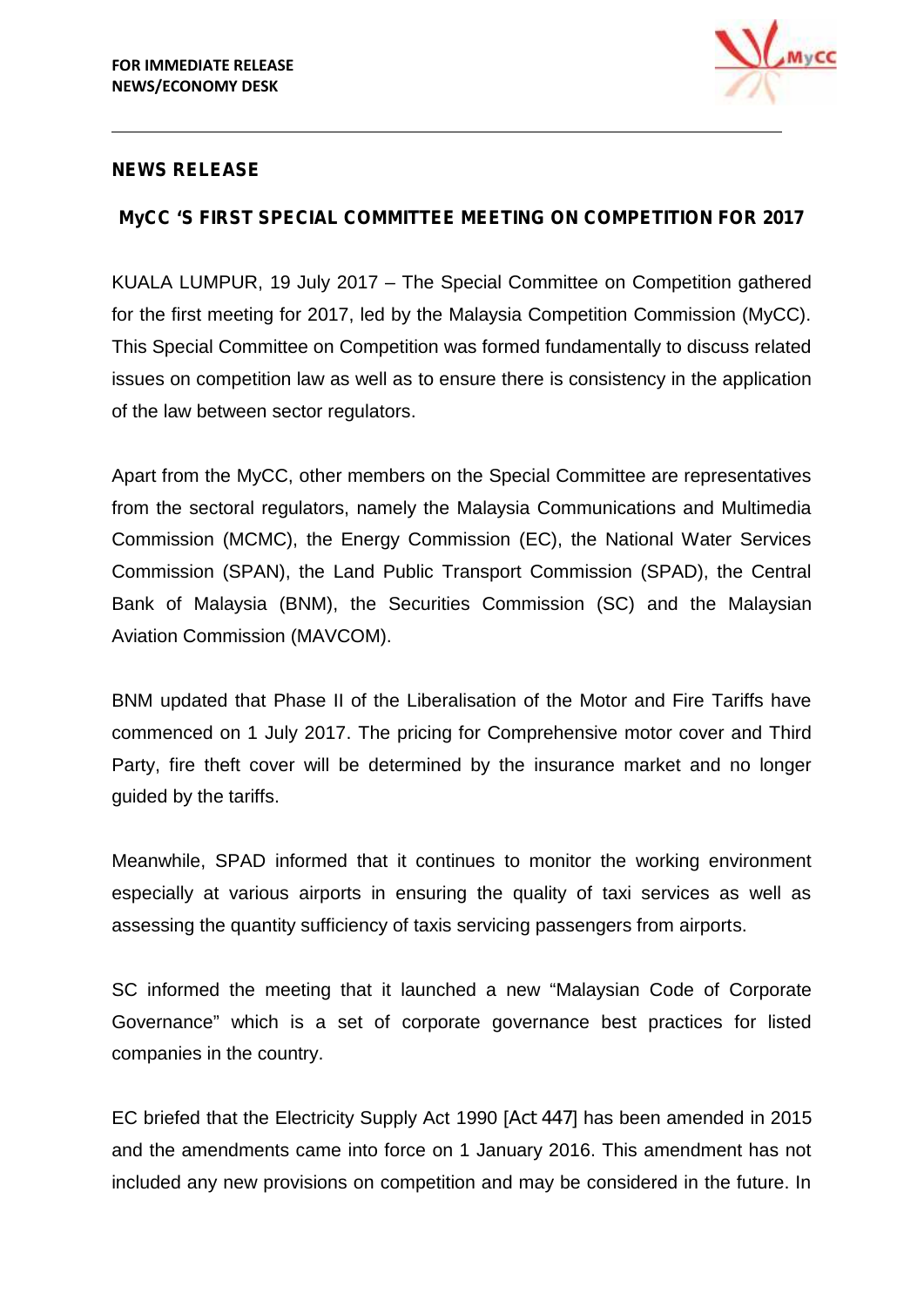

addition, the Gas Supply Act 1993 [*Act 501*] has been amended in 2016 and the new amendments came into force on 16 January 2017. The amendments have incorporated a new chapter on competition into *Act 501*.

MAVCOM on the other hand has published mergers and acquisition notification thresholds which is currently accessible from its website. MAVCOM is also participating in the Air Transport Agreement negotiation with the European Union (EU) as part of the delegation under the Ministry of Transport.

SPAN in the meeting reported they are in the midst of amending the Water Services Industry Act and Suruhanjaya Perkhidmatan Air Negara Act. The amendments is targeted to be gazetted in October 2017.

In line with MyCC's continuous initiative towards enhancement of its enforcement, MyCC has also extended an invitation to the Intellectual Property Corporation of Malaysia (MyIPO) as a new member of the Special Committee on Competition. MyCC strongly believes in the significance of MyIPO participation with an aim to streamline the laws and policies relating to competition and intellectual property. MyCC hopes by providing a platform for discussion, there will be increased transparency and motivation for businesses to continue providing consumers with the best products and services in a competitive environment.

The MyCC was represented by its Chairman, Tuan Che Mohamad Zulkifly B. Jusoh and the other Commission Members namely YBhg. Dato' Ahmad Hisham B. Kamaruddin, YBhg. Dato' Jagjit Singh A/L Bant Singh, YBhg. Datin Seri Ruzaina Bt. Wan Haniff and YBrs. Dr. Zakariah B. Abdul Rashid together with YBhg. Dato' Abu Samah B. Shabudin, MyCC's Chief Executive Officer.

--end--